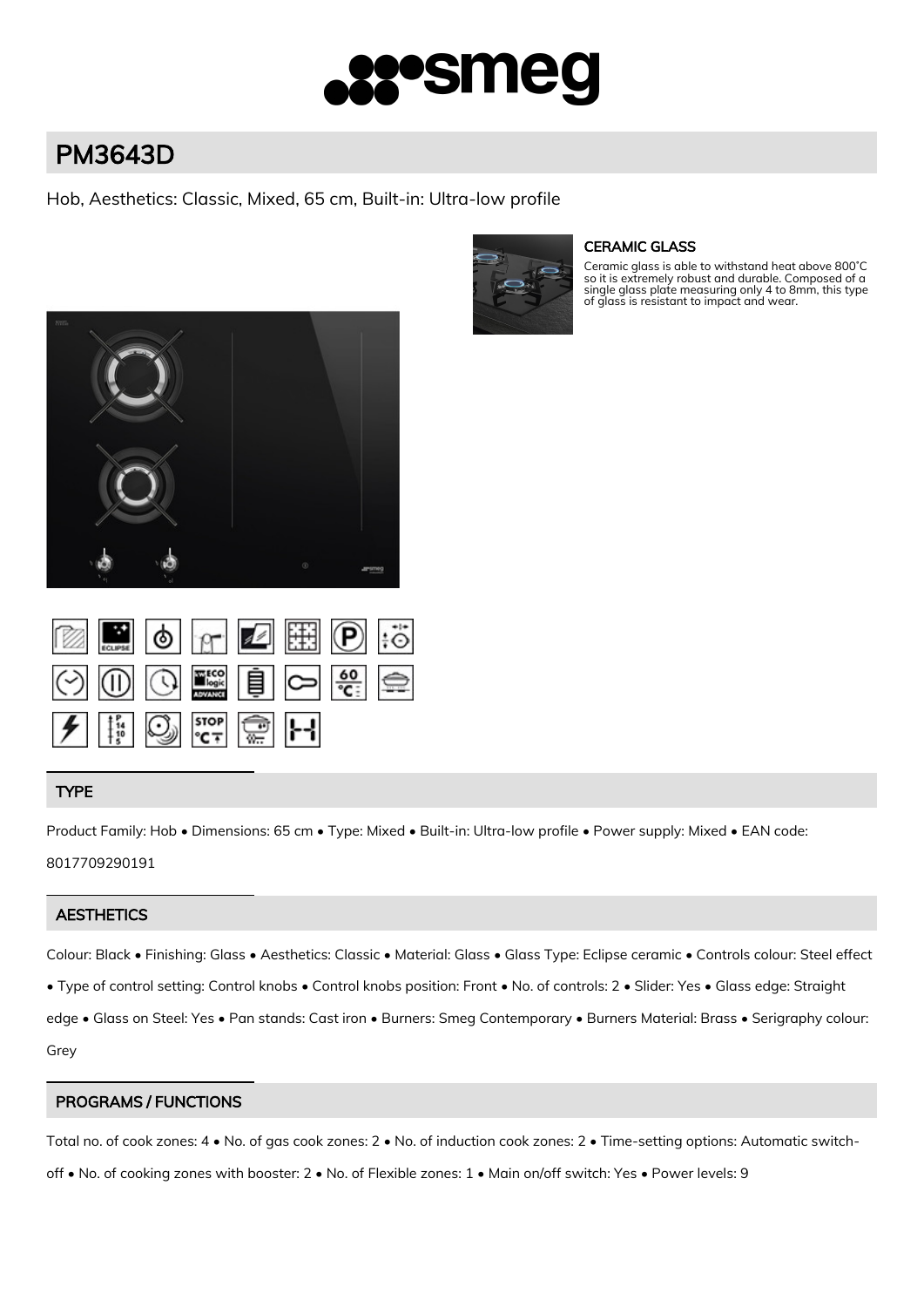#### **OPTIONS**

Standard cut out: 482-486x555-560 mm • Multizone Option: Yes • Flexible Zone Type: MultiZone • End cooking timer: 2 • Pause option: Yes • Minute minder: 1 • End of cooking acoustic alarm: Yes • Residual time indicator: Yes • Limited Power Consumption Mode: Yes advance • Limited Power Consumption Mode in W: 2100 a 3700 - step 100 W • Show Room Demo Option: Yes • Grill function: Yes • Control Lock / Child Safety: Yes • Keep warm automatic function: Yes • Bridge option: Yes • Quick start: Yes • Rapid level selection: Yes

#### COOKING ZONES

1st zone position: Front left • 2nd zone position: Rear left • 3rd zone position: Rear right • 4th zone position: Front right • 1st zone type: Gas - AUX • 2nd zone type: Gas - Rapid • 3rd zone type: Induction - Multizone • 4th zone tipe: Induction - multizone • 3rd zone dimensions: 24.0x18.0 cm • 4th zone dimensions: 24.0x18.0 cm • Right Multizone dimension: 38.5x23.0 cm • 1st zone power: 1.10 kW • 2nd zone power: 3.10 kW • 3rd zone power: 2.10 kW • 4th zone power: 2.10 kW • Power double booster 3° zone: 3.00 kW • Power double booster 4° zone: 3.00 kW • 3rd zone booster power: 2.50 kW • 4th zone booster power: 2.50 kW • Booster power right Multizone: 3.60 kW

#### TECHNICAL FEATURES

Gas Type: G20/G25 natural gas • Automatic setting according to pan dimension: Yes • Permanent Automatic Pot Detection with indication of the relative control: Yes • Automatic pan detection: Yes • Gas safety valves: Yes • Automatic Ignition: Yes • Automatic switch off when overheat: Yes • Automatic switch off when overflow: Yes • Residual heat indicator: Yes • Protection against accidental start up: Yes

#### PERFORMANCE / ENERGY LABEL

Energy consumption zone 3: 191 Wh/Kg • Energy consumption zone 4: 195 Wh/Kg

#### ELECTRICAL CONNECTION

Gas connection rating (W): 4100 W • Nominal power (W): 3700 W • Voltage (V): 220-240 V • Voltage 2 (V): 380-415 V •

Frequency (Hz): 50/60 Hz • Type of electric cable: Single phase • Power supply cable length: 120 cm

#### ALSO AVAILABLE

#### LOGISTIC INFORMATION

Dimensions of the product (mm): 45x650x510 • Depth (mm): 510 mm • Width (mm): 650 mm • Product Height (mm): 45 mm • Net weight (kg): 13.500 kg • Gross weight (kg): 15.400 kg

#### ACCESSORIES INCLUDED

Other gas nozzles included: G30 GPL Liquid gasOther gas connections provided: Conical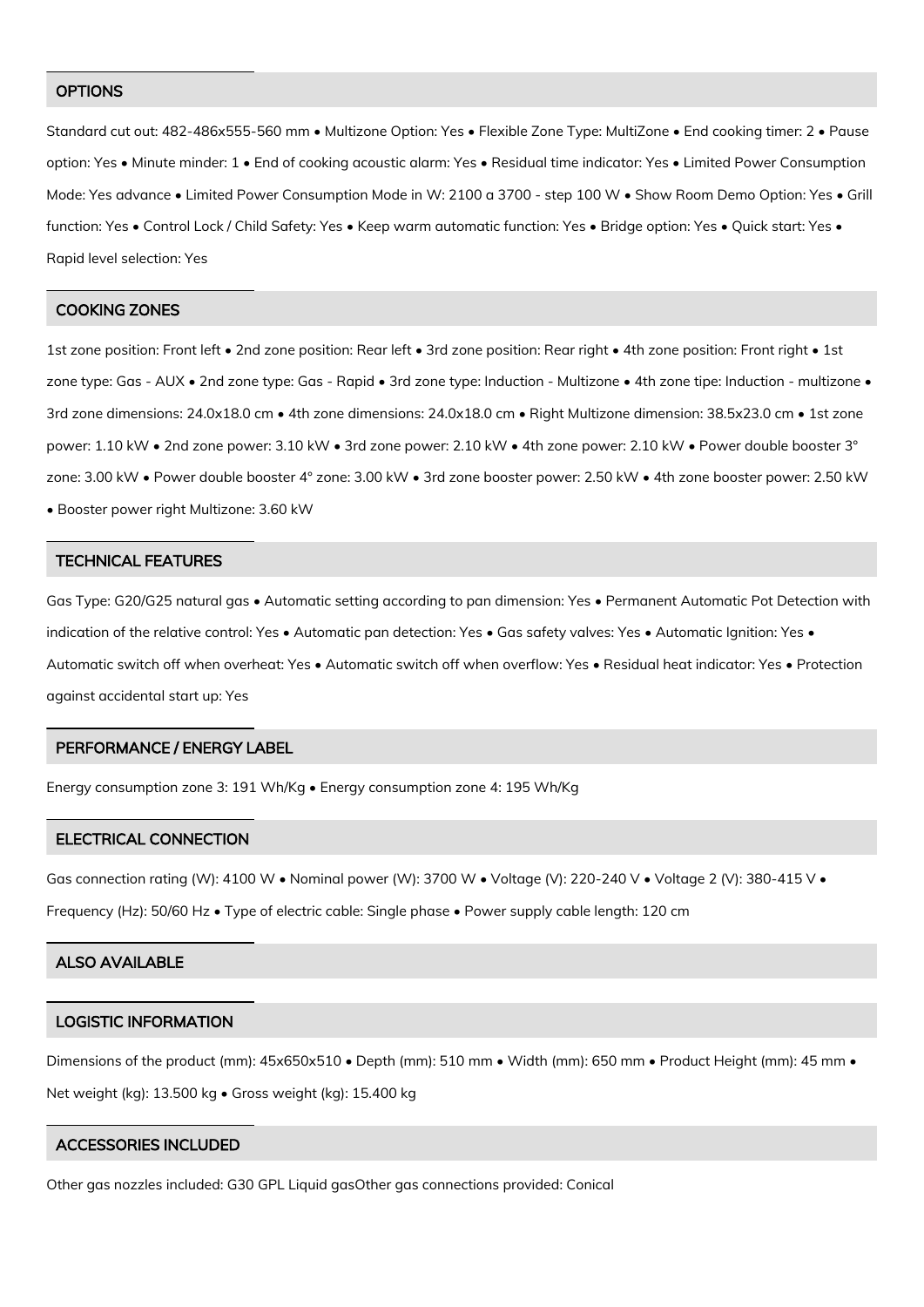# OPTIONAL

GRILLPLATE: Griddle, Cookers, HobsTPKPLATE: Griddle, Cookers, HobsLGCN: Connecting strip, Hobs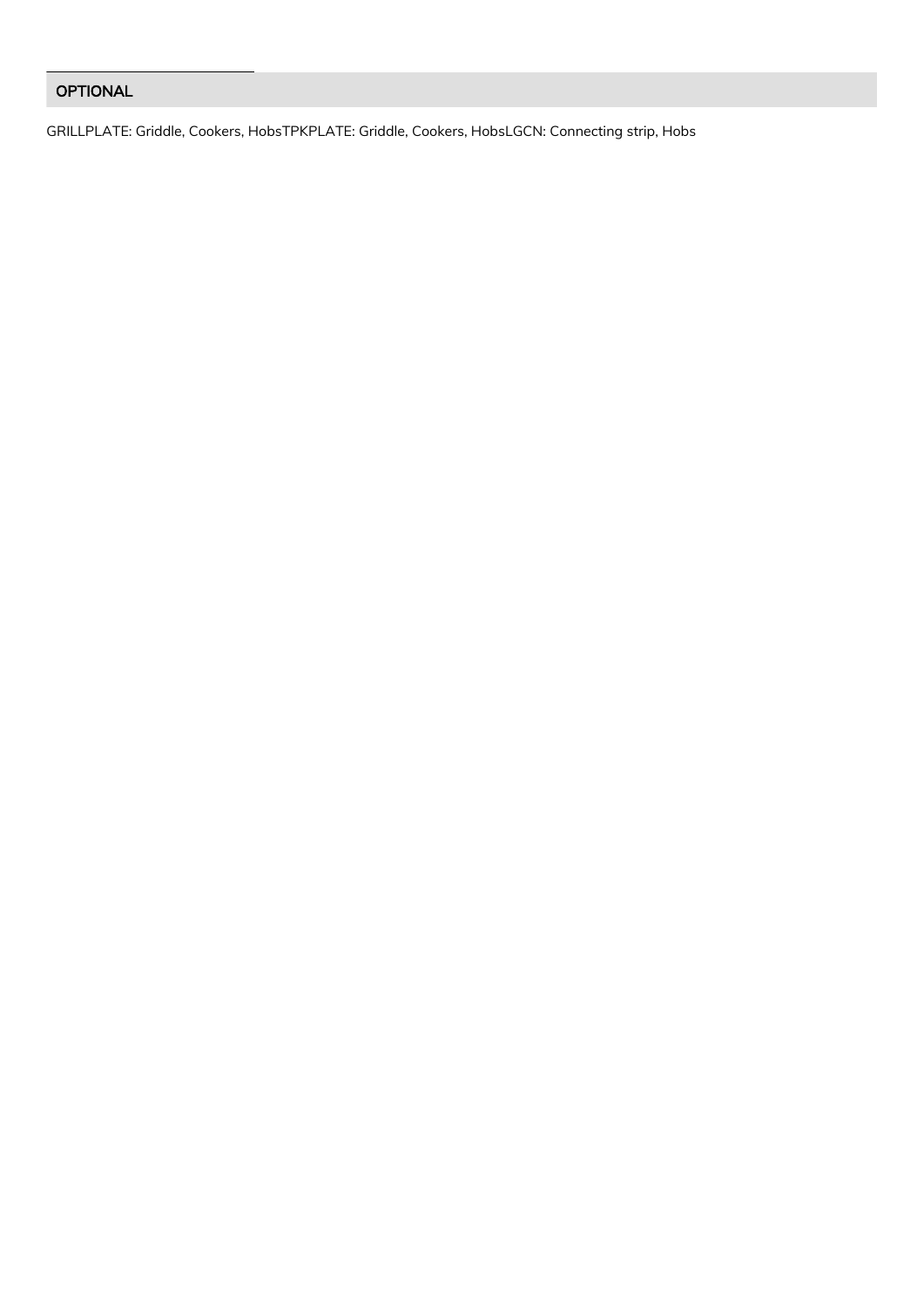